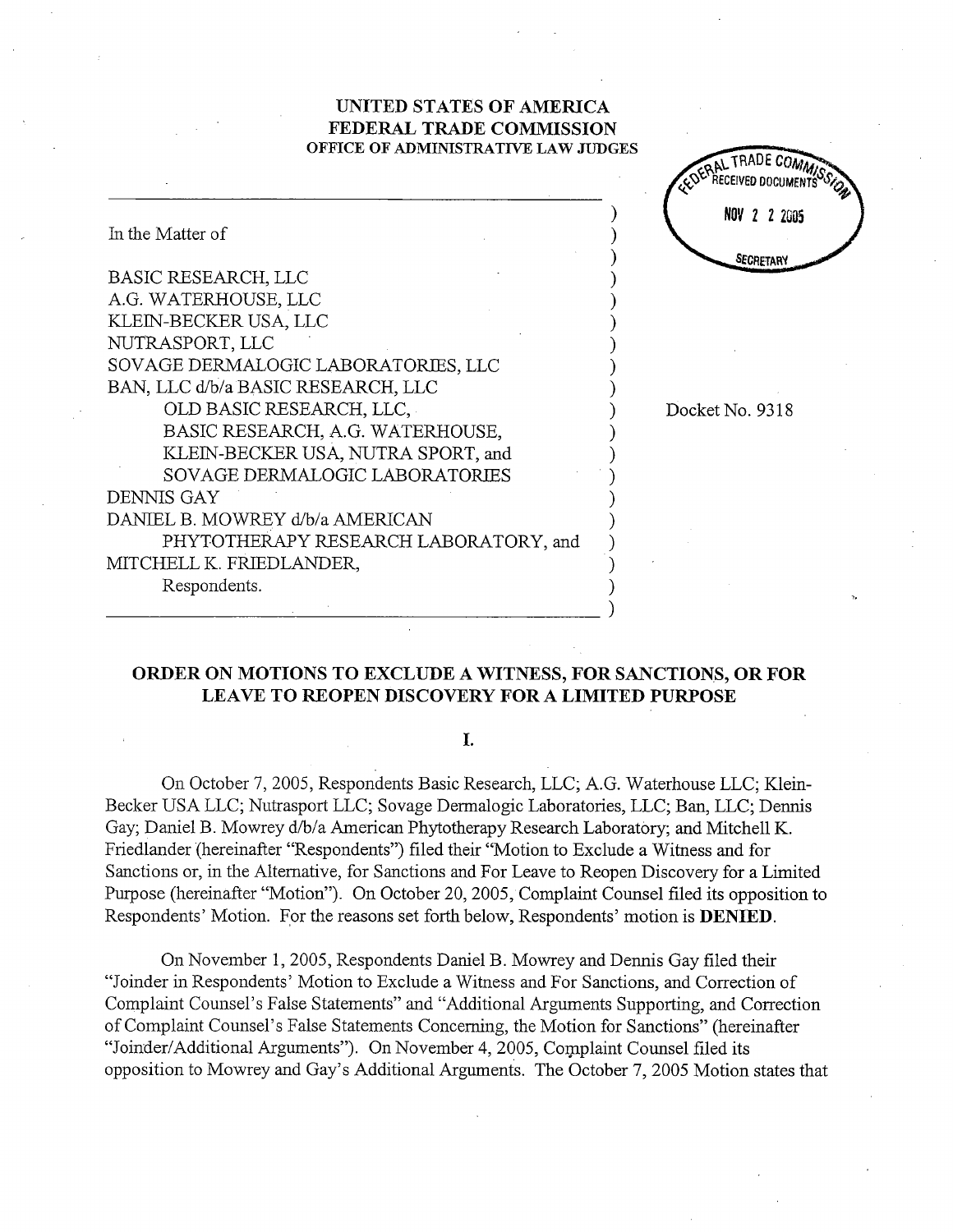it was filed on behalf, Mowrey and Gay, among the other Respondents. Thus, joinder is inappropriate. To the extent that the Joinder/Additional Arguments can be considered a reply, as it does purport to correct Complaint Counsel's assertions, the filing fails to comply with the requirements of Rule 3.22(c). 16 C.F.R. § 3.22(c) ("The moving party shall have no right to reply, except as permitted by the Administrative Law Judge or the Commission."). To the extent this filing is a motion, it is DENIED.

On November 16 2005, Respondent Friedlander filed "Respondents , Mitchell Friedlander's, Combined Motion to Exclude a Witness, for Sanctions, and to Depose Both Complainant's Counsel and Complainant's Expert, Dr. Steven Heymsfield; and This Respondent's Joinder in the Motion by the other Respondents to Exclude a Witness and For Sanctions; and Also to Correct False Statements of Record That Were Made by Complainant' Counsel." ("Friedlander motion"). The October 7, 2005 Motion states that it was filed on behalf, Friedlander, among the other Respondents. To the extent that the Joinder/Additional Argliments can be considered a reply, as it does purport to correct Complaint Counsel's assertions, the filing fails to comply with the requirements of Rule 3.22(c). To the extent this filing is a motion, it is DENIED.

#### II.

The Scheduling Order entered in this case on August 11, 2004, requires that, at the time an expert is first listed as a witness by a party, the listing party shall provide to the other party materials fully describing or identifying the background qualifications of the expert witness,  $a$  list of all publications, and all prior cases in which the expert has testified or has been deposed. Respondents assert that Complaint Counsel's expert, Dr. Steven B. Heymsfield, did not list on his *curriculum vitae* six publications that Heymsfield co-authored with John Darsee. These six publications were based on fraudulent data and subsequently rescinded from publication due to the fraud, Respondents assert. Respondents argue that Heymsfield should have listed the six withdrawn studies and that Heymsfield's failure to do so is indicative of a general lack of candor.

Respondents move, pursuant to Rule 3.38(a) for an order: (1) to exclude Heymsfield from testifying at trial; and (2) to impose sanctions against each Complaint Counsel individually for their complicity in withholding of information responsive to discovery. In the alternative Respondents seek: (1) sanctions against Complaint Counsel; and (2) leave to reopen discovery relating to this issue.

Complaint Counsel responds that Heymsfield has offered a bona fide explanation for not identifying the studies co-authored with Darsee as published studies - that Heymsfield understood that these studies had been withdrawn from publication and that he believed it was appropriate to not list withdrawn studies. Complaint Counsel asserts that Complaint Counsel was not aware of the papers co-authored with Darsee until Respondents elicited testimony on the issue from Heyrsfield in his August 30, 2005 deposition. Complaint Counsel further argues that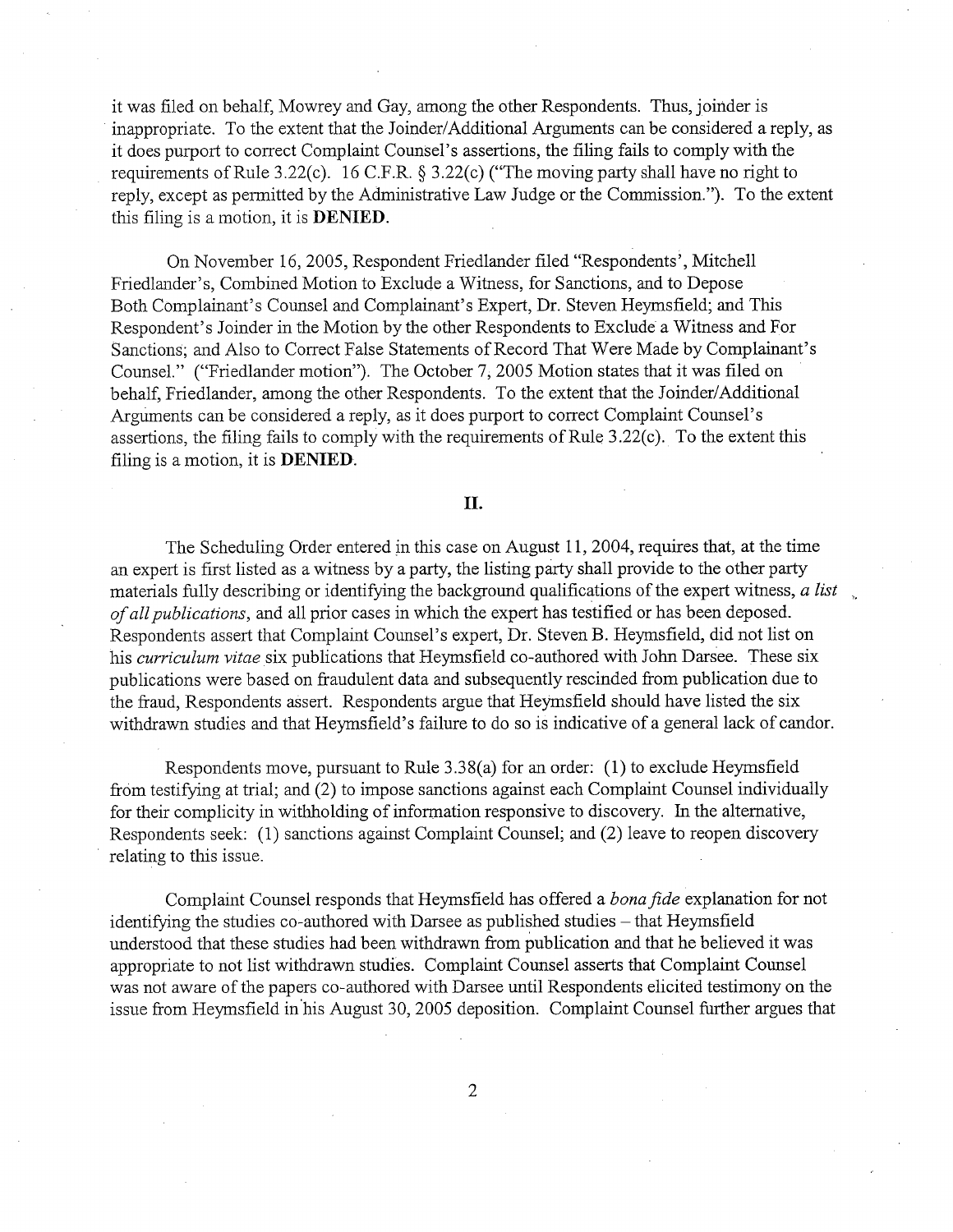even if the papers should have been disclosed, Respondents have not been genuinely prejudiced by this omission.

Complaint Counsel argues that the sanctions sought by Respondents are not reasonable under these circumstances. Complaint Counsel further argues Respondents have not demonstrated good cause for opening discovery on this matter that is not reasonably expected to yield infonnation relevant to the allegations of the complaint, to proposed relief, or to the defense of any respondent.

## III.

## $\mathbf{A}$ .

Rule 3.38 states that if a party fails to comply with an order, "the Administrative Law Judge. . . for the purpose of permitting resolution of relevant issues and disposition of the proceeding without unnecessary delay despite such failure, may take such action in regard thereto as is just."  $16$  C.F.R. § 3.38(b). The Commission has developed specific principles to help determine when sanctions should be applied:

> (SJanctionsunder Rule 3.38 should be imposed only if (1) production of the requested material has been mandated by a subpoena or specific discovery order issued by an ALJ or the Commission  $\dots$ ; (2) the party's failure to comply is unjustified; and (3) the sanction imposed "is reasonable in light of the material withheld and the purposes of Rule  $3.38(b)$ ."

In re ITT Corp., 104 F.T.C. 280, 449 (1984) (quoting In re Grand Union Co., 102 F.T.C. 812, 1087 (1983)). The Commission noted with respect to the third requirement that "(aJn adverse ruling is a severe sanction to be imposed only in extraordinary circumstances." Id.

Heymsfield, in a sworn declaration, has articulated a reasonable, bona fide explanation for not identifying studies that he understood to have been withdrawn from publication. The failure of Heymsfield to list on his *curriculum vitae* these studies, which he co-authored over twenty years ago, does not meet the Commission's standard for imposing sanctions. See ITT Corp., 104 F.T.C. at 448-49. Even if Heymsfield's failure to list these studies was unjustified, . the sanction of excluding Heymsfield from testifyng at tral is not reasonable in light of the material withheld. See Currier v. United Technologies, Corp., 213 F.R.D. 87, 88 (D. Me. 2003) (concluding that plaintiff s failure to list past cases in which its experts testified did not warant preclusion of expert testimony where defendant failed to show any prejudice to it arising from the omission).

Complaint Counsel has provided a sworn declaration certifyng that Complaint Counsel was not aware that Heymsfield was listed as a co-author on studies that had been published and

3